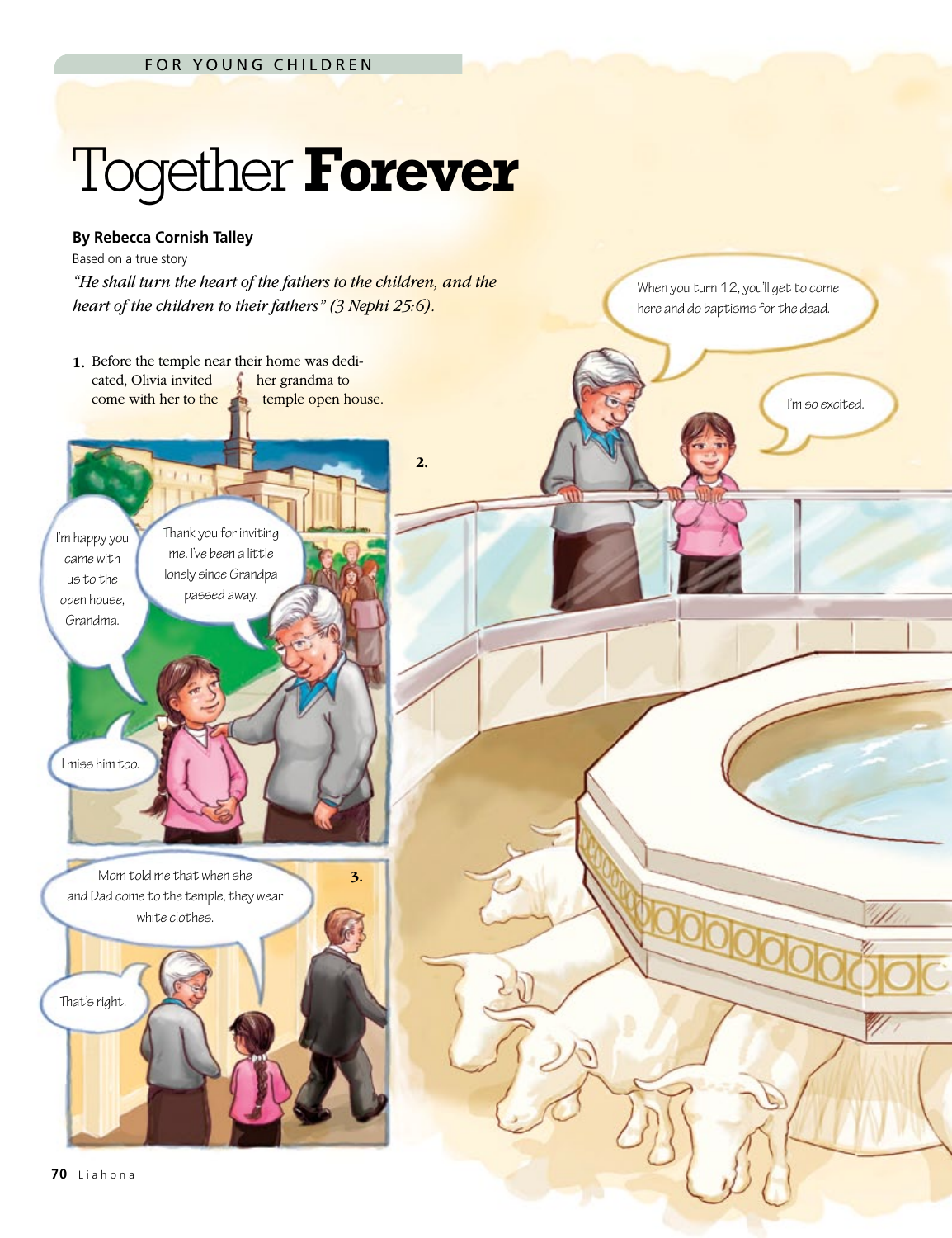Sealings will be performed in this room. Stand in front of this mirror and look at the mirror across the room. What do you see?

**4.** 

It's as if we go on and on forever.

**u**tla

Just like our family, right? We'll even see Grandpa again someday.

You're right. If we keep the commandments, we can be with Grandpa and all of our family because we've been sealed in the temple.

**5.** Olivia and Grandma followed the tour guide into the temple's celestial room.

> I love the temple, Grandma. Someday, when I'm older, I'll come back and be married here. I'm happy that our whole family can be together forever—even Grandpa.

I like how it feels in here. I feel happy.

I do too.

That's right. I'm very thankful for the temple, for the open house, and for you.

**6.** 

ILLUSTRATIONS BY SCOTT PECK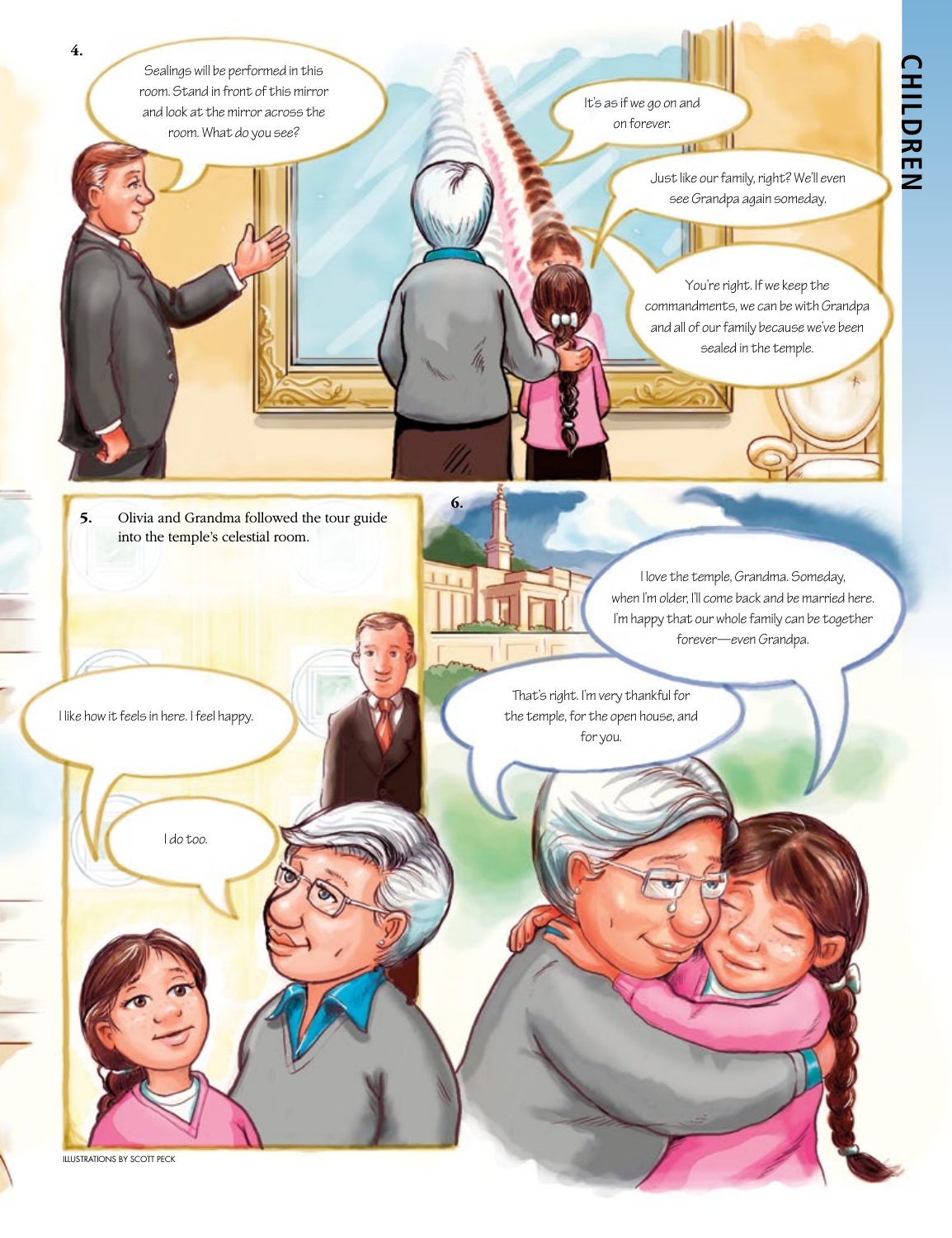

**7**

## **BUILDING A TEMPLE**

If took the early settlers of the Salt Lake Valley 40 years<br>to build the Salt Lake Temple. With an adult's help, cut **L** to build the Salt Lake Temple. With an adult's help, cut out these parts to the temple and put the pieces together to build a model.







**2**

n

**8**

 $\bar{\mathbf{r}}$ 

 $\bar{\hat{\mathbf{u}}}$ 

î

**3**

**6**

**5**